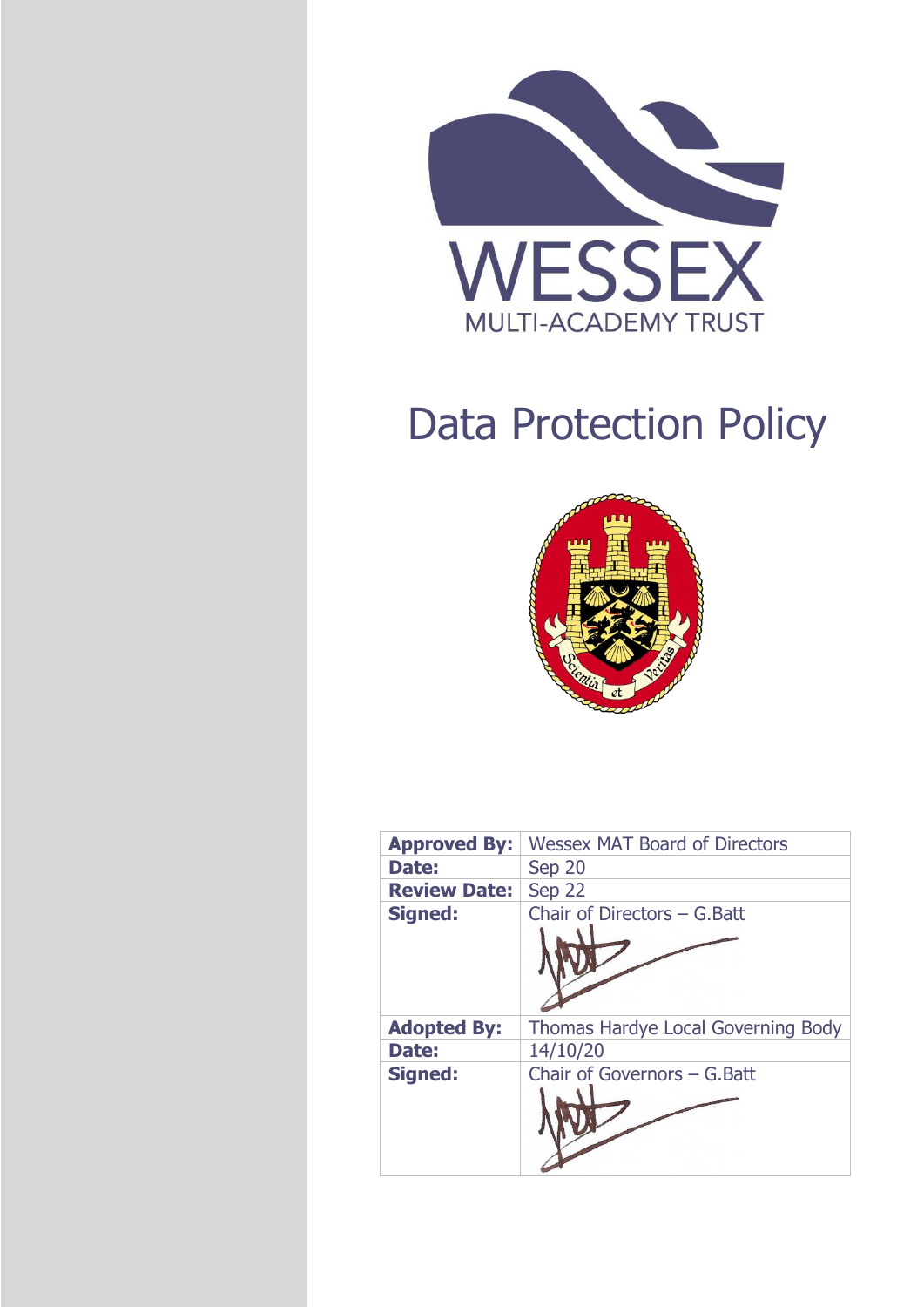| . |  |
|---|--|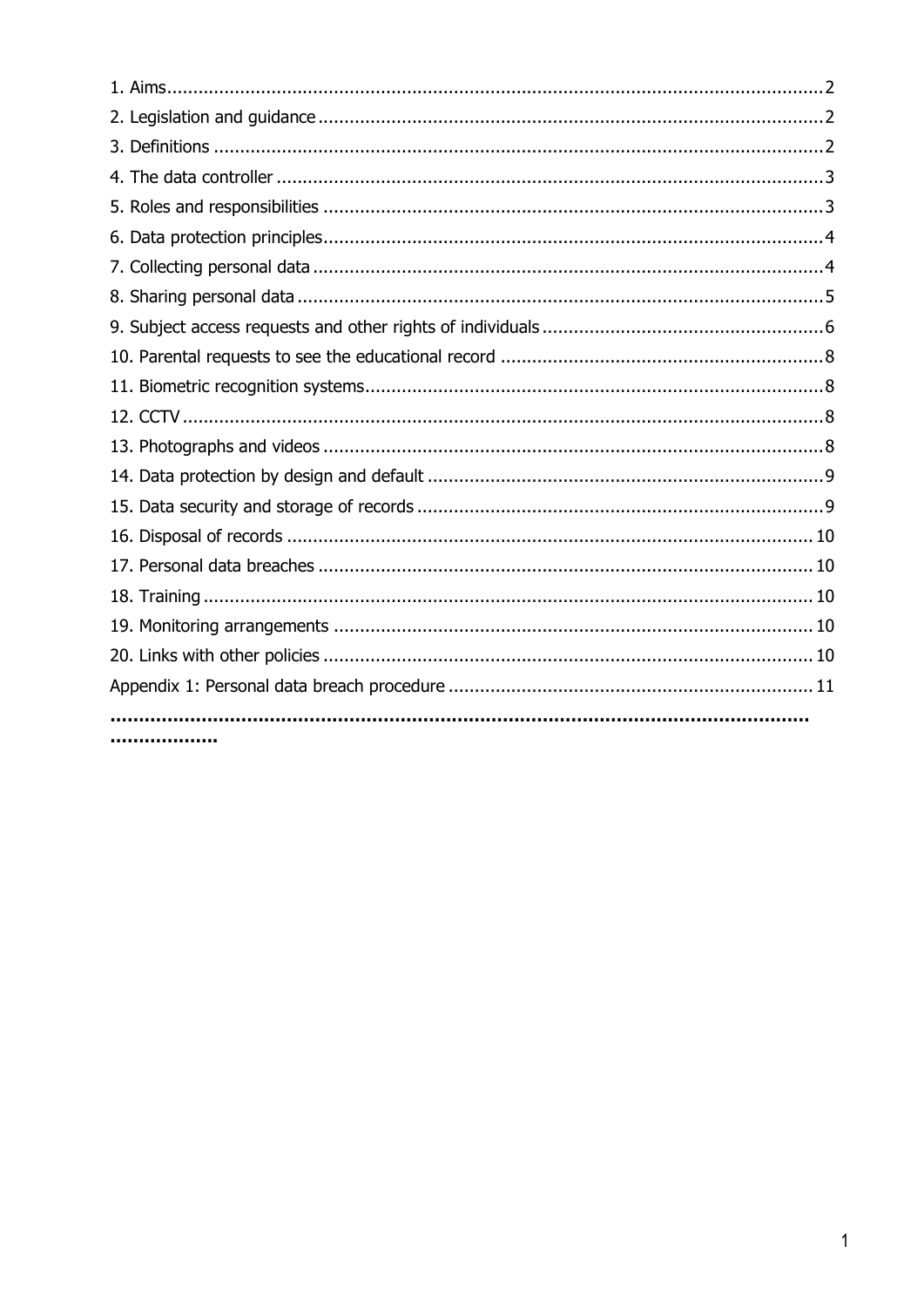# **1. Aims**

Our Trust aims to ensure that all personal data collected about staff, pupils, parents, members, directors, governors, visitors and other individuals is collected, stored and processed in accordance with the [General Data Protection Regulation \(GDPR\)](http://data.consilium.europa.eu/doc/document/ST-5419-2016-INIT/en/pdf) and the expected provisions of the Data Protection Act 2018 (DPA 2018) as set out in the [Data](https://publications.parliament.uk/pa/bills/cbill/2017-2019/0153/18153.pdf)  [Protection Bill.](https://publications.parliament.uk/pa/bills/cbill/2017-2019/0153/18153.pdf)

This policy applies to all personal data, regardless of whether it is in paper or electronic format.

## **2. Legislation and guidance**

This policy meets the requirements of the GDPR and the expected provisions of the DPA 2018. It is based on guidance published by the Information Commissioner's Office (ICO) on the [GDPR](https://ico.org.uk/for-organisations/guide-to-the-general-data-protection-regulation-gdpr/) and the ICO's [code of practice for subject access requests.](https://ico.org.uk/media/for-organisations/documents/2014223/subject-access-code-of-practice.pdf)

It meets the requirements of the [Protection of Freedoms Act 2012](https://www.legislation.gov.uk/ukpga/2012/9/part/1/chapter/2) when referring to our use of biometric data.

It also reflects the ICO's [code of practice](https://ico.org.uk/media/for-organisations/documents/1542/cctv-code-of-practice.pdf) for the use of surveillance cameras and personal information.

In addition, this policy complies with the **Education (Independent School Standards)** [Regulations 2014.](https://www.legislation.gov.uk/uksi/2014/3283/schedule/made)

| <b>Term</b>                                | <b>Definition</b>                                                                                                                                                                                                                                                                                                                                                                                             |
|--------------------------------------------|---------------------------------------------------------------------------------------------------------------------------------------------------------------------------------------------------------------------------------------------------------------------------------------------------------------------------------------------------------------------------------------------------------------|
| <b>Personal data</b>                       | Any information relating to an identified, or<br>identifiable, individual.<br>This may include the individual's:<br>Name (including initials)<br>Identification number<br>$\bullet$<br>Location data<br>$\bullet$<br>Online identifier, such as a username<br>It may also include factors specific to the<br>individual's physical, physiological, genetic,<br>mental, economic, cultural or social identity. |
| <b>Special categories of personal data</b> | Personal data which is more sensitive and so<br>needs more protection, including information<br>about an individual's:<br>Racial or ethnic origin<br>Political opinions<br>$\bullet$<br>Religious or philosophical beliefs<br>Trade union membership<br>Genetics<br>Biometrics (such as fingerprints,<br>retina and iris patterns), where used                                                                |

## **3. Definitions**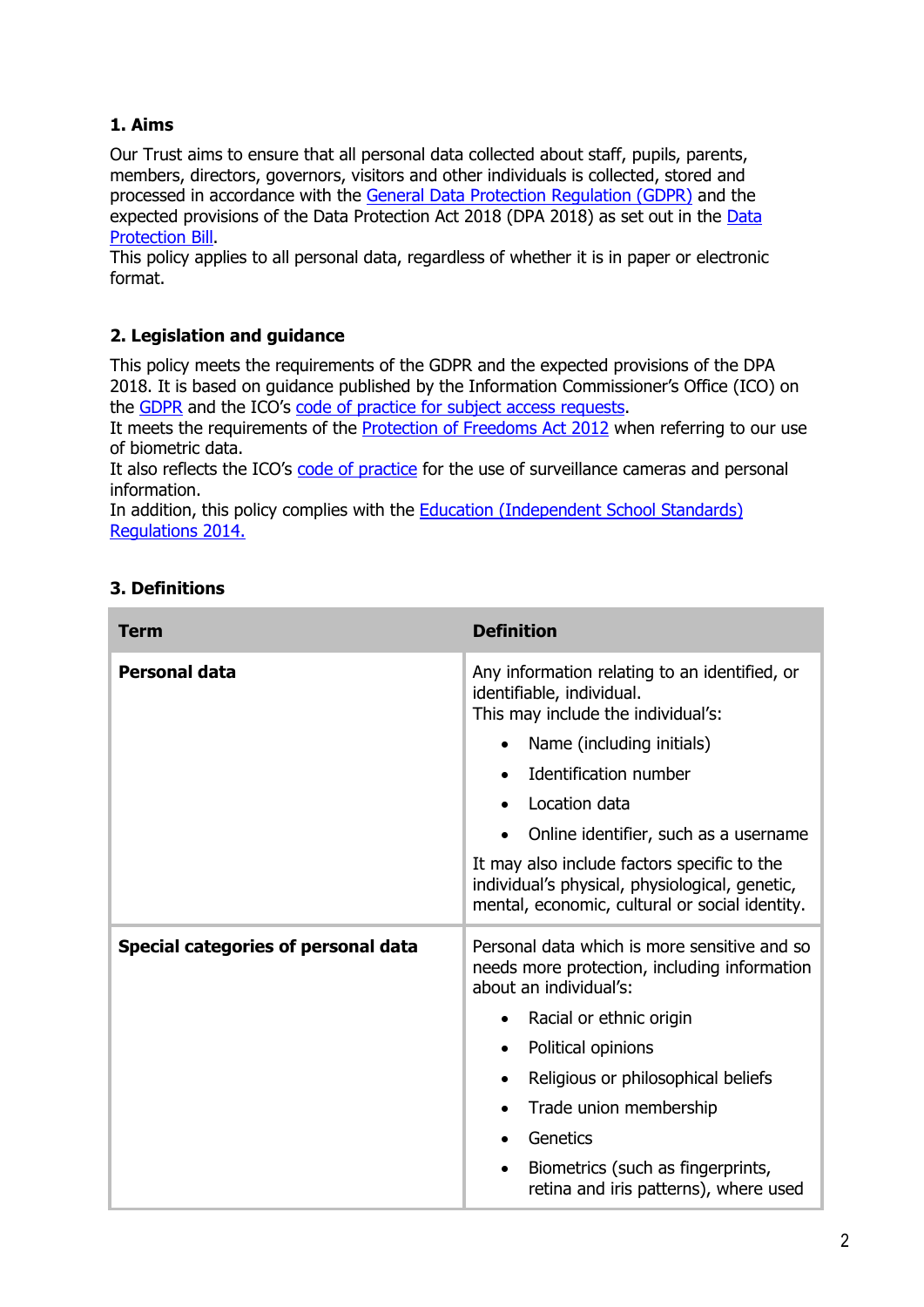|                      | for identification purposes<br>Health $-$ physical or mental<br>$\bullet$<br>Sex life or sexual orientation                                                                                                                      |
|----------------------|----------------------------------------------------------------------------------------------------------------------------------------------------------------------------------------------------------------------------------|
| <b>Processing</b>    | Anything done to personal data, such as<br>collecting, recording, organising, structuring,<br>storing, adapting, altering, retrieving, using,<br>disseminating, erasing or destroying.<br>Processing can be automated or manual. |
| Data subject         | The identified or identifiable individual whose<br>personal data is held or processed.                                                                                                                                           |
| Data controller      | A person or organisation that determines the<br>purposes and the means of processing of<br>personal data.                                                                                                                        |
| Data processor       | A person or other body, other than an<br>employee of the data controller, who<br>processes personal data on behalf of the<br>data controller.                                                                                    |
| Personal data breach | A breach of security leading to the accidental<br>or unlawful destruction, loss, alteration,<br>unauthorised disclosure of, or access to<br>personal data.                                                                       |

#### **4. The data controller**

Our Trust processes personal data relating to parents, pupils, staff, members, directors, governors, visitors and others, and therefore is a data controller. The Trust is registered as a data controller with the ICO and will renew this registration annually or as otherwise legally required.

#### **5. Roles and responsibilities**

This policy applies to **all staff** employed by our Trust, and to external organisations or individuals working on our behalf. Staff who do not comply with this policy may face disciplinary action.

#### **5.1 Board of Directors**

The Board of Directors has overall responsibility for ensuring that our Trust complies with all relevant data protection obligations.

#### **5.2 Data Protection Officer**

The data protection officer (DPO) is responsible for overseeing the implementation of this policy, monitoring our compliance with data protection law, and developing related policies and guidelines where applicable.

They will provide an annual report of their activities directly to the governing board and, where relevant, report to the board their advice and recommendations on Trust data protection issues.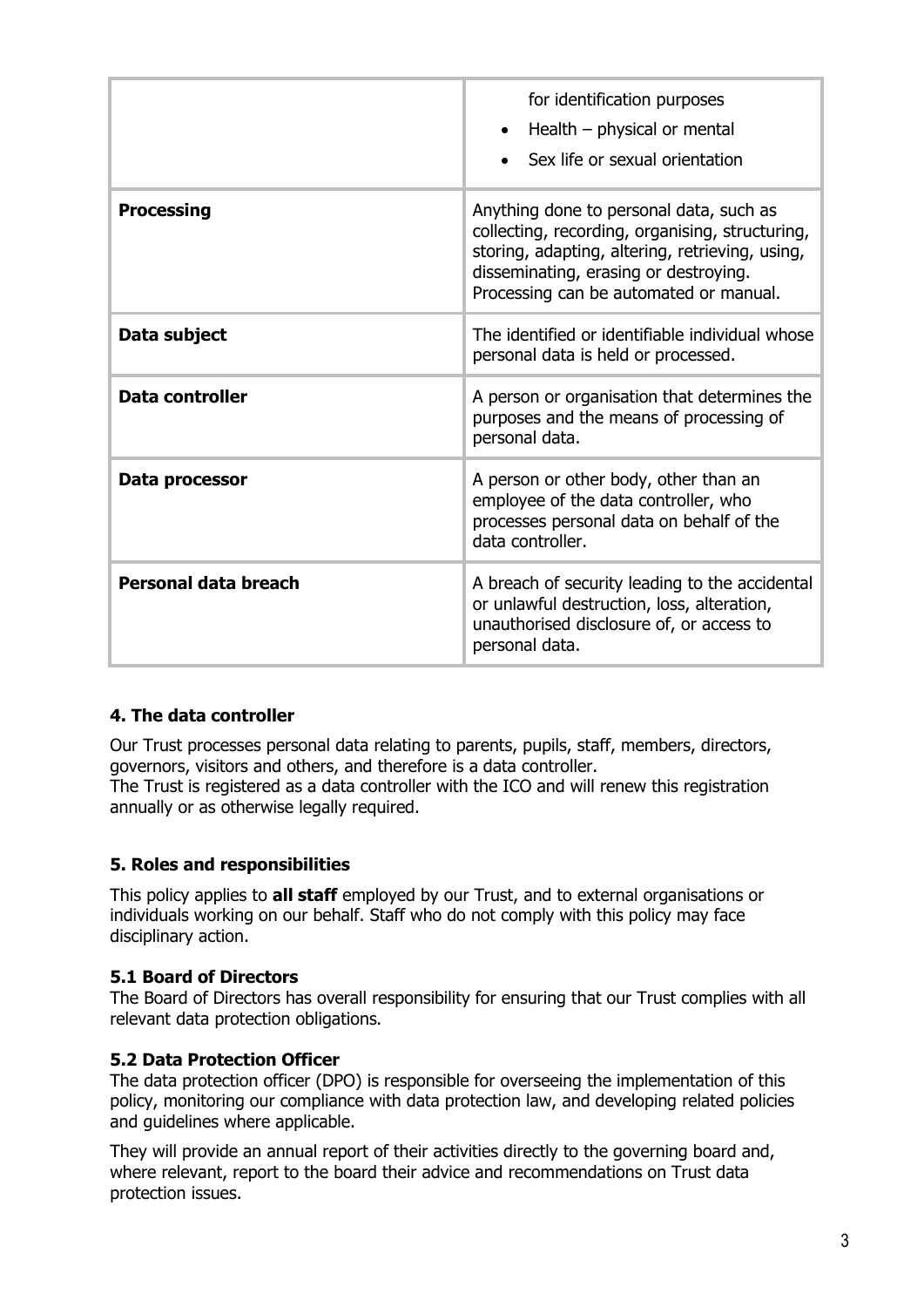The DPO is also the first point of contact for individuals whose data the Trust processes, and for the ICO.

Full details of the DPO's responsibilities are set out in their job description. Our DPO is Richard Scott and is contactable via rscott@thomas-hardye.net

## **5.3 Headteacher**

The headteacher acts as the representative of the data controller on a day-to-day basis.

## **5.4 All staff**

Staff are responsible for:

- Collecting, storing and processing any personal data in accordance with this policy
- Informing the Trust of any changes to their personal data, such as a change of address
- Contacting the DPO in the following circumstances:
	- $\circ$  With any questions about the operation of this policy, data protection law, retaining personal data or keeping personal data secure
	- $\circ$  If they have any concerns that this policy is not being followed
	- $\circ$  If they are unsure whether or not they have a lawful basis to use personal data in a particular way
	- $\circ$  If they need to rely on or capture consent, draft a privacy notice, deal with data protection rights invoked by an individual, or transfer personal data outside the European Economic Area
	- $\circ$  If there has been a data breach
	- $\circ$  Whenever they are engaging in a new activity that may affect the privacy rights of individuals
	- $\circ$  If they need help with any contracts or sharing personal data with third parties

# **6. Data protection principles**

The GDPR is based on data protection principles that our Trust must comply with. The principles say that personal data must be:

- Processed lawfully, fairly and in a transparent manner
- Collected for specified, explicit and legitimate purposes
- Adequate, relevant and limited to what is necessary to fulfil the purposes for which it is processed
- Accurate and, where necessary, kept up to date
- Kept for no longer than is necessary for the purposes for which it is processed
- Processed in a way that ensures it is appropriately secure

This policy sets out how the Trust aims to comply with these principles.

# **7. Collecting personal data**

## **7.1 Lawfulness, fairness and transparency**

We will only process personal data where we have one of 6 'lawful bases' (legal reasons) to do so under data protection law: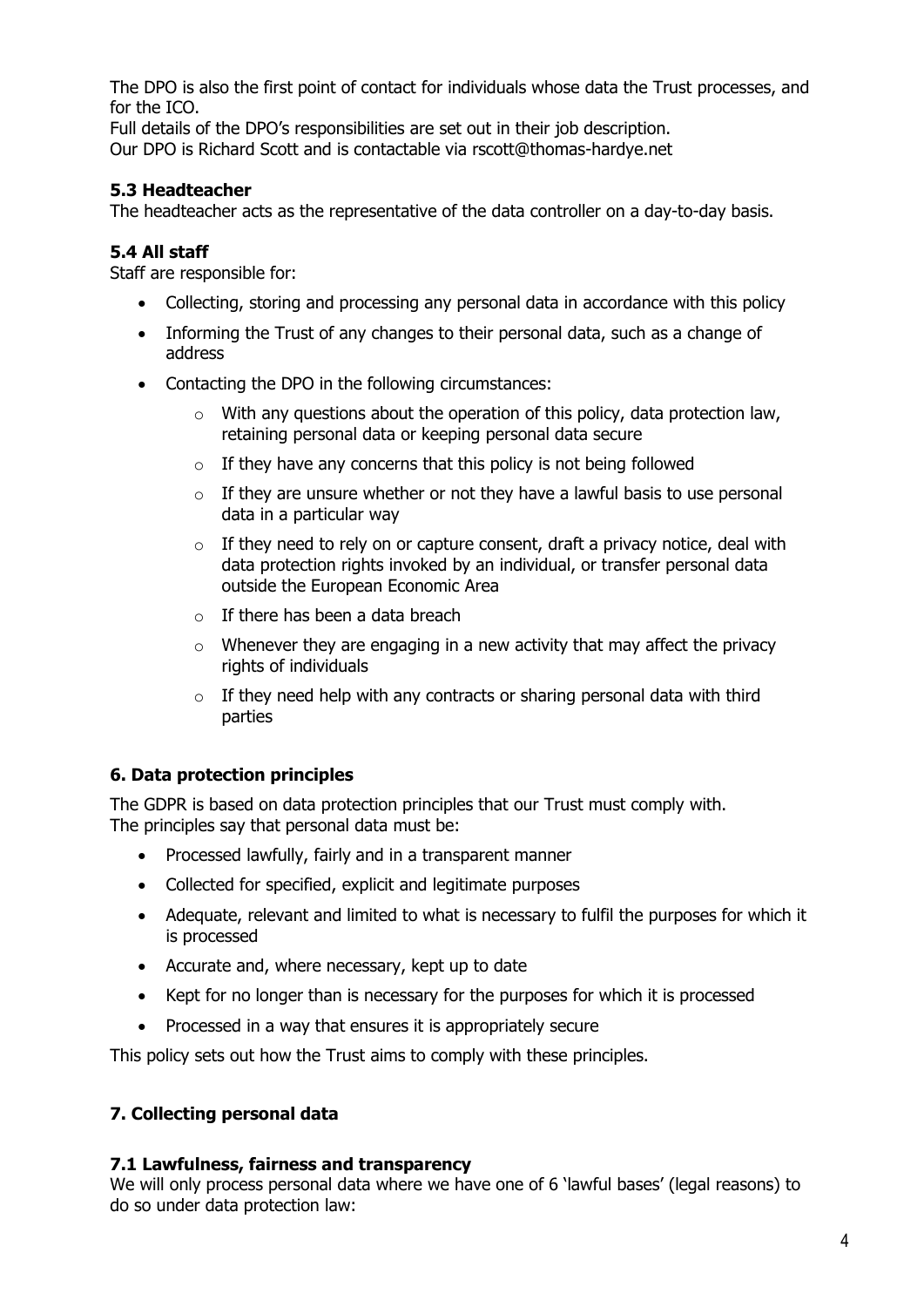- The data needs to be processed so that the Trust can **fulfil a contract** with the individual, or the individual has asked the Trust to take specific steps before entering into a contract
- The data needs to be processed so that the Trust can **comply with a legal obligation**
- The data needs to be processed to ensure the **vital interests** of the individual e.g. to protect someone's life
- The data needs to be processed so that the Trust, as a public authority, can perform a task **in the public interest,** and carry out its official functions
- The data needs to be processed for the **legitimate interests** of the Trust or a third party (provided the individual's rights and freedoms are not overridden)
- The individual (or their parent/carer when appropriate in the case of a pupil) has freely given clear **consent**

For special categories of personal data, we will also meet one of the special category conditions for processing which are set out in the GDPR and Data Protection Act 2018. If we offer online services to pupils, such as classroom apps, and we intend to rely on consent as a basis for processing, we will get parental consent where the pupil is under 13 (except for online counselling and preventive services).

Whenever we first collect personal data directly from individuals, we will provide them with the relevant information required by data protection law.

## **7.2 Limitation, minimisation and accuracy**

We will only collect personal data for specified, explicit and legitimate reasons. We will explain these reasons to the individuals when we first collect their data.

If we want to use personal data for reasons other than those given when we first obtained it, we will inform the individuals concerned before we do so, and seek consent where necessary.

Staff must only process personal data where it is necessary in order to do their jobs. When staff no longer need the personal data they hold, they must ensure it is deleted or anonymised.

## **8. Sharing personal data**

We will not normally share personal data with anyone else, but may do so where:

- There is an issue with a pupil or parent/carer that puts the safety of our staff at risk
- We need to liaise with other agencies we will seek consent as necessary before doing this
- Our suppliers or contractors need data to enable us to provide services to our staff and pupils – for example, IT companies and examination boards. When doing this, we will:
	- $\circ$  Only appoint suppliers or contractors which can provide sufficient quarantees that they comply with data protection law
	- o Establish a data sharing agreement with the supplier or contractor, either in the contract or as a standalone agreement, to ensure the fair and lawful processing of any personal data we share
	- $\circ$  Only share data that the supplier or contractor needs to carry out their service, and information necessary to keep them safe while working with us

We will also share personal data with law enforcement and government bodies where we are legally required to do so, including for: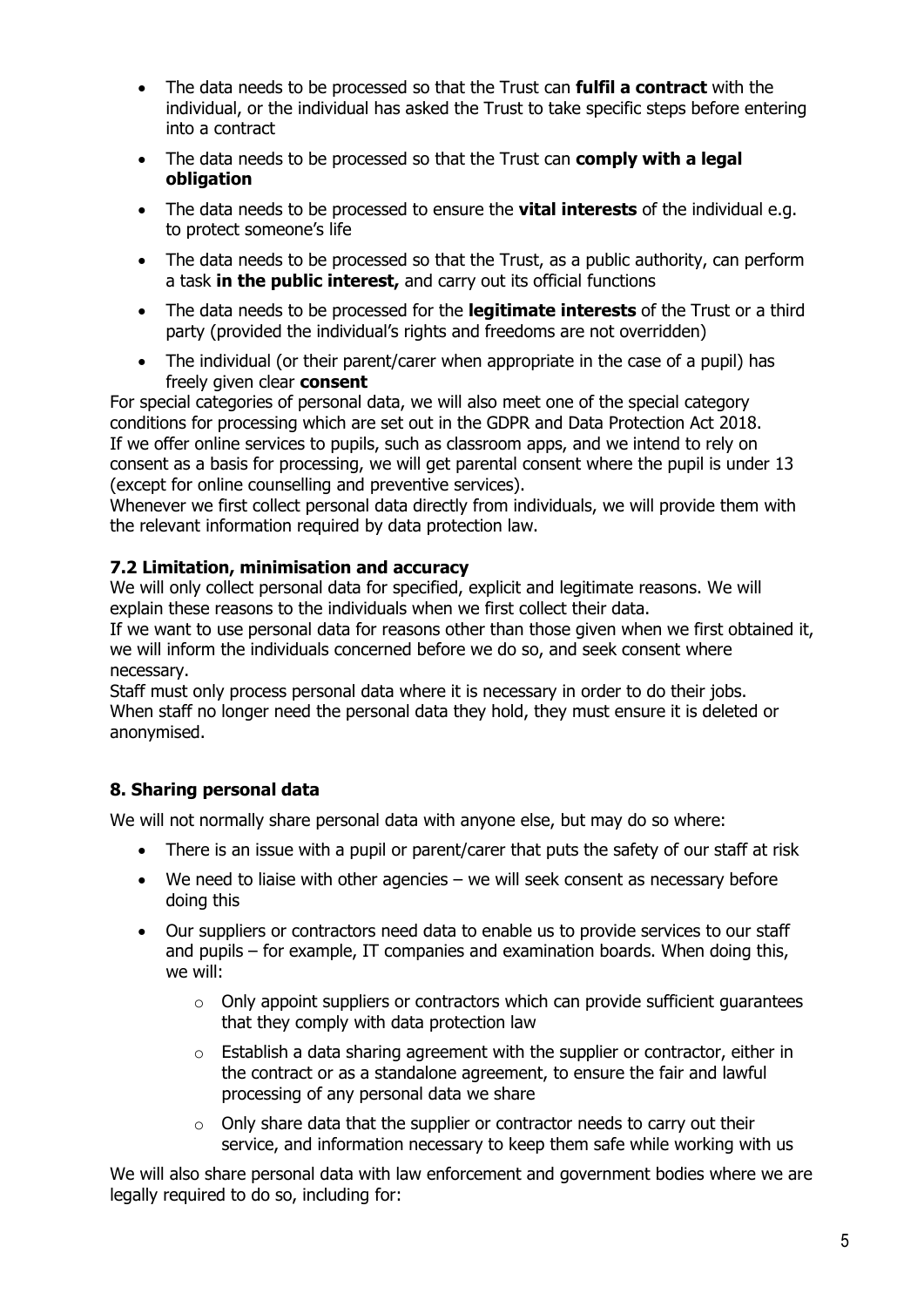- The prevention or detection of crime and/or fraud
- The apprehension or prosecution of offenders
- The assessment or collection of tax owed to HMRC
- In connection with legal proceedings
- Where the disclosure is required to satisfy our safeguarding obligations
- Research and statistical purposes, as long as personal data is sufficiently anonymised or consent has been provided

We may also share personal data with emergency services and local authorities to help them to respond to an emergency situation that affects any of our pupils or staff. Where we transfer personal data to a country or territory outside the European Economic Area, we will do so in accordance with data protection law.

## **9. Subject access requests and other rights of individuals**

#### **9.1 Subject access requests**

Individuals have a right to make a 'subject access request' to gain access to personal information that the Trust holds about them. This includes:

- Confirmation that their personal data is being processed
- Access to a copy of the data
- The purposes of the data processing
- The categories of personal data concerned
- Who the data has been, or will be, shared with
- How long the data will be stored for, or if this isn't possible, the criteria used to determine this period
- The source of the data, if not the individual
- Whether any automated decision-making is being applied to their data, and what the significance and consequences of this might be for the individual

Subject access requests must be submitted in writing, either by letter, email or fax to the DPO. They should include:

- Name of individual
- Correspondence address
- Contact number and email address
- Details of the information requested

If staff receive a subject access request they must immediately forward it to the DPO.

#### **9.2 Children and subject access requests**

Personal data about a child belongs to that child, and not the child's parents or carers. For a parent or carer to make a subject access request with respect to their child, the child must either be unable to understand their rights and the implications of a subject access request, or have given their consent.

Children aged 12 and above are generally regarded to be mature enough to understand their rights and the implications of a subject access request. Therefore, most subject access requests from parents or carers of pupils at our Trust may not be granted without the express permission of the pupil. This is not a rule and a pupil's ability to understand their rights will always be judged on a case-by-case basis.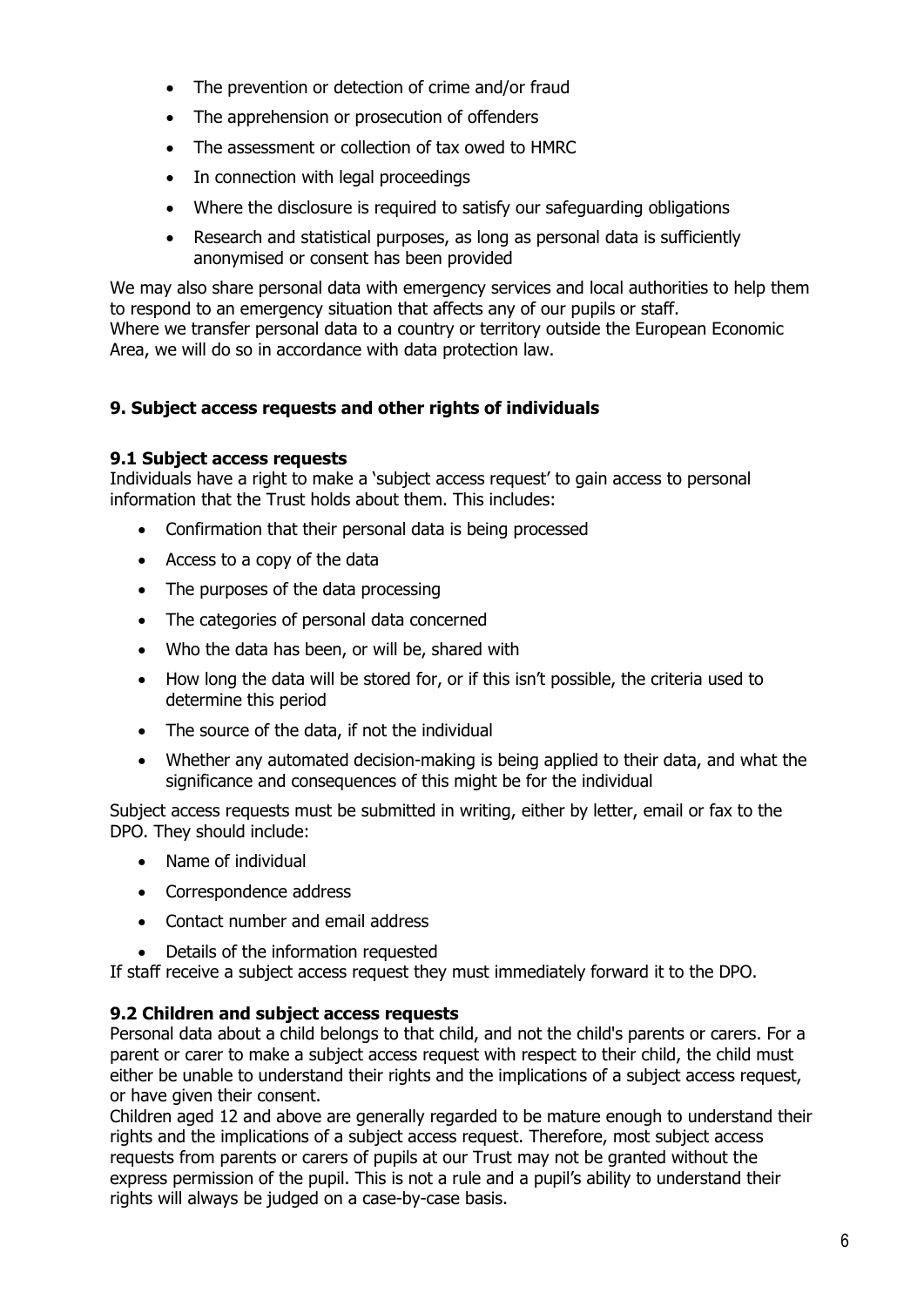### **9.3 Responding to subject access requests**

When responding to requests, we:

- May ask the individual to provide 2 forms of identification
- May contact the individual via phone to confirm the request was made
- Will respond without delay and within 1 month of receipt of the request
- Will provide the information free of charge
- May tell the individual we will comply within 3 months of receipt of the request, where a request is complex or numerous. We will inform the individual of this within 1 month, and explain why the extension is necessary

•

We will not disclose information if it:

- Might cause serious harm to the physical or mental health of the pupil or another individual
- Would reveal that the child is at risk of abuse, where the disclosure of that information would not be in the child's best interests
- Is contained in adoption or parental order records
- Is given to a court in proceedings concerning the child

If the request is unfounded or excessive, we may refuse to act on it, or charge a reasonable fee which takes into account administrative costs.

A request will be deemed to be unfounded or excessive if it is repetitive, or asks for further copies of the same information.

When we refuse a request, we will tell the individual why, and tell them they have the right to complain to the ICO.

#### **9.4 Other data protection rights of the individual**

In addition to the right to make a subject access request (see above), and to receive information when we are collecting their data about how we use and process it (see section 7), individuals also have the right to:

- Withdraw their consent to processing at any time
- Ask us to rectify, erase or restrict processing of their personal data, or object to the processing of it (in certain circumstances)
- Prevent use of their personal data for direct marketing
- Challenge processing which has been justified on the basis of public interest
- Request a copy of agreements under which their personal data is transferred outside of the European Economic Area
- Object to decisions based solely on automated decision making or profiling (decisions taken with no human involvement, that might negatively affect them)
- Prevent processing that is likely to cause damage or distress
- Be notified of a data breach in certain circumstances
- Make a complaint to the ICO
- Ask for their personal data to be transferred to a third party in a structured, commonly used and machine-readable format (in certain circumstances)

Individuals should submit any request to exercise these rights to the DPO. If staff receive such a request, they must immediately forward it to the DPO.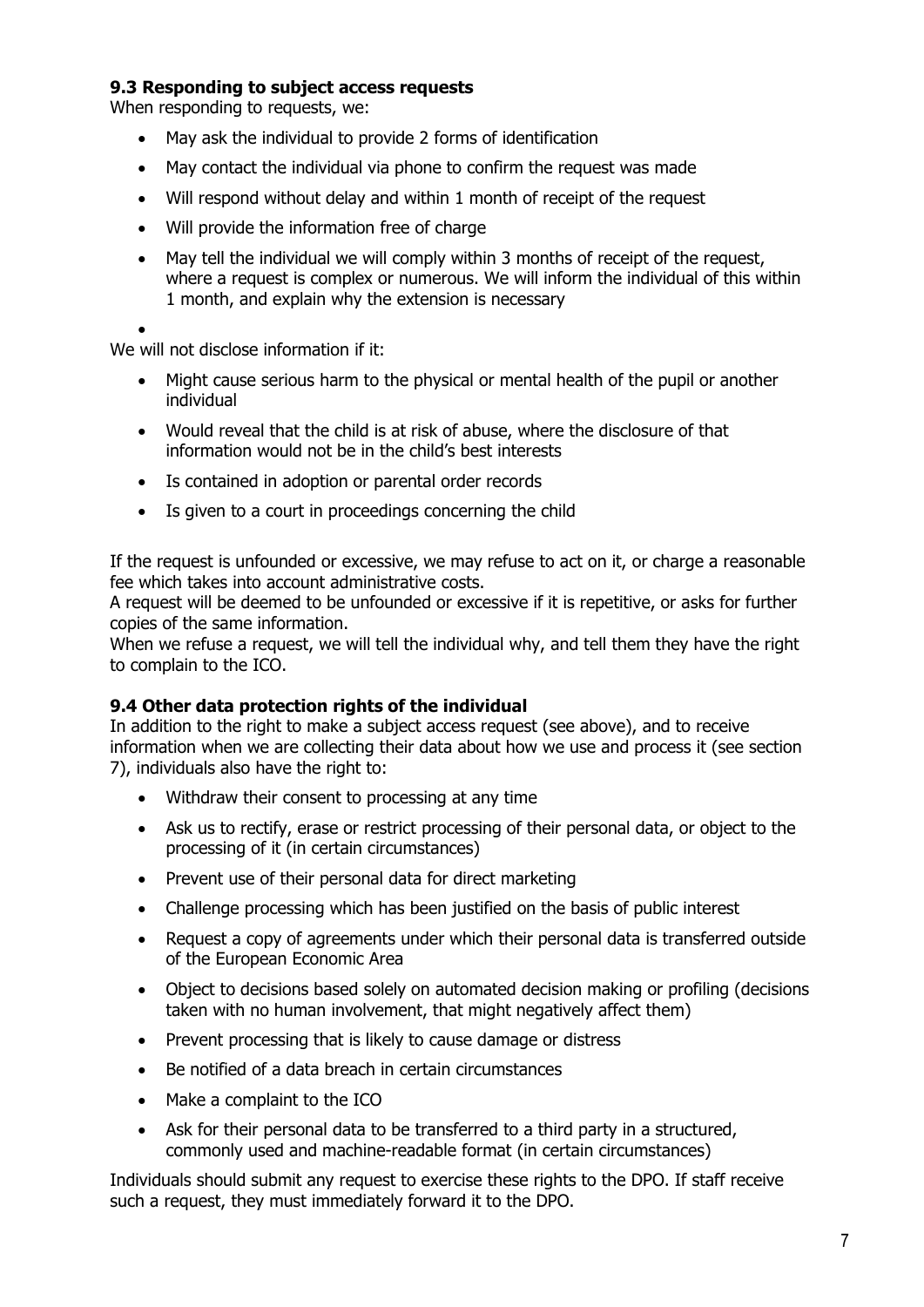## **10. Parental requests to see the educational record**

An annual written report of each registered pupil's progress and attainment in the main subject areas taught is provided to the parents of that registered pupil except that no report need be provided where the parent has agreed otherwise [\(see Education \(Independent](https://www.legislation.gov.uk/uksi/2014/3283/schedule/made)  [School Standards\) Regulations 2014\)](https://www.legislation.gov.uk/uksi/2014/3283/schedule/made)

# **11. Biometric recognition systems**

Where we use pupils' biometric data as part of an automated biometric recognition system (for example, pupils use finger prints to receive school dinners instead of paying with cash we will comply with the requirements of the [Protection of Freedoms Act 2012.](https://www.legislation.gov.uk/ukpga/2012/9/section/26) Parents/carers will be notified before any biometric recognition system is put in place or before their child first takes part in it. The Trust will get written consent from at least one parent or carer before we take any biometric data from their child and first process it. Parents/carers and pupils can object to participation in the Trust's biometric recognition system(s), or withdraw consent, at any time, and we will make sure that any relevant data already captured is deleted.

As required by law, if a pupil refuses to participate in, or continue to participate in, the processing of their biometric data, we will not process that data irrespective of any consent given by the pupil's parent(s)/carer(s).

Where staff members or other adults use the Trust's biometric system(s), we will also obtain their consent before they first take part in it, and provide alternative means of accessing the relevant service if they object. Staff and other adults can also withdraw consent at any time, and the Trust will delete any relevant data already captured.

# **12. CCTV**

We use CCTV in various locations around Trust sites to ensure it remains safe. We do not need to ask individuals' permission to use CCTV, but we make it clear where individuals are being recorded. Security cameras are clearly visible and accompanied by prominent signs explaining that CCTV is in use.

## **13. Photographs and videos**

As part of our Trust activities, we may take photographs and record images of individuals within our Trust.

We will obtain written consent from parents/carers, or pupils aged 18 and over, for photographs and videos to be taken of pupils for communication, marketing and promotional materials.

Where we need parental consent, we will clearly explain how the photograph and/or video will be used to both the parent/carer and pupil. Where we don't need parental consent, we will clearly explain to the pupil how the photograph and/or video will be used. Uses may include:

- Within schools on notice boards and in school magazines, brochures, newsletters, etc.
- Outside of schools by external agencies such as the school photographer, newspapers, campaigns
- Online on our Trust and school websites or social media pages

Consent can be refused or withdrawn at any time. If consent is withdrawn, we will delete the photograph or video and not distribute it further.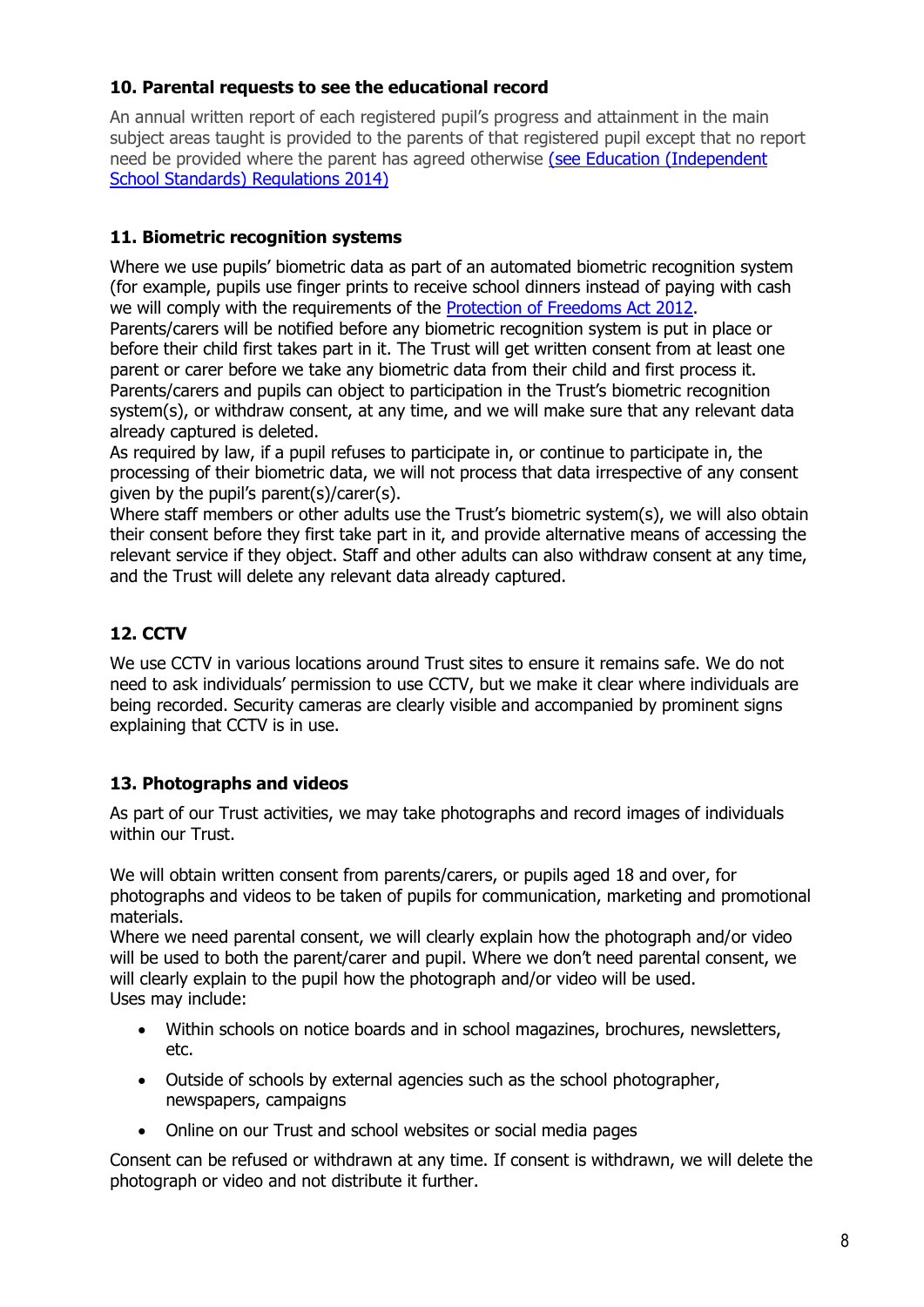When using photographs and videos in this way we will not accompany them with any other personal information about the child, to ensure they cannot be identified.

## **14. Data protection by design and default**

We will put measures in place to show that we have integrated data protection into all of our data processing activities, including:

- Appointing a suitably qualified DPO, and ensuring they have the necessary resources to fulfil their duties and maintain their expert knowledge
- Only processing personal data that is necessary for each specific purpose of processing, and always in line with the data protection principles set out in relevant data protection law (see section 6)
- Completing privacy impact assessments where the Trust's processing of personal data presents a high risk to rights and freedoms of individuals, and when introducing new technologies (the DPO will advise on this process)
- Integrating data protection into internal documents including this policy, any related policies and privacy notices
- Regularly training members of staff on data protection law, this policy, any related policies and any other data protection matters; we will also keep a record of attendance
- Regularly conducting reviews and audits to test our privacy measures and make sure we are compliant
- Maintaining records of our processing activities, including:
	- $\circ$  For the benefit of data subjects, making available the name and contact details of our Trust and DPO and all information we are required to share about how we use and process their personal data (via our privacy notices)
	- $\circ$  For all personal data that we hold, maintaining an internal record of the type of data, data subject, how and why we are using the data, any third-party recipients, how and why we are storing the data, retention periods and how we are keeping the data secure

## **15. Data security and storage of records**

We will protect personal data and keep it safe from unauthorised or unlawful access. alteration, processing or disclosure, and against accidental or unlawful loss, destruction or damage.

In particular:

- Paper-based records and portable electronic devices, such as laptops and hard drives that contain personal data are kept under lock and key when not in use
- Papers containing confidential personal data must not be left on office and classroom desks, on staffroom tables, pinned to notice/display boards, or left anywhere else where there is general access
- Where personal information needs to be taken off site, staff must sign it in and out from the relevant school office
- Staff, pupils or members/directors/governors who store personal information on their personal devices are expected to follow the same security procedures as for Trustowned equipment (see our AUP)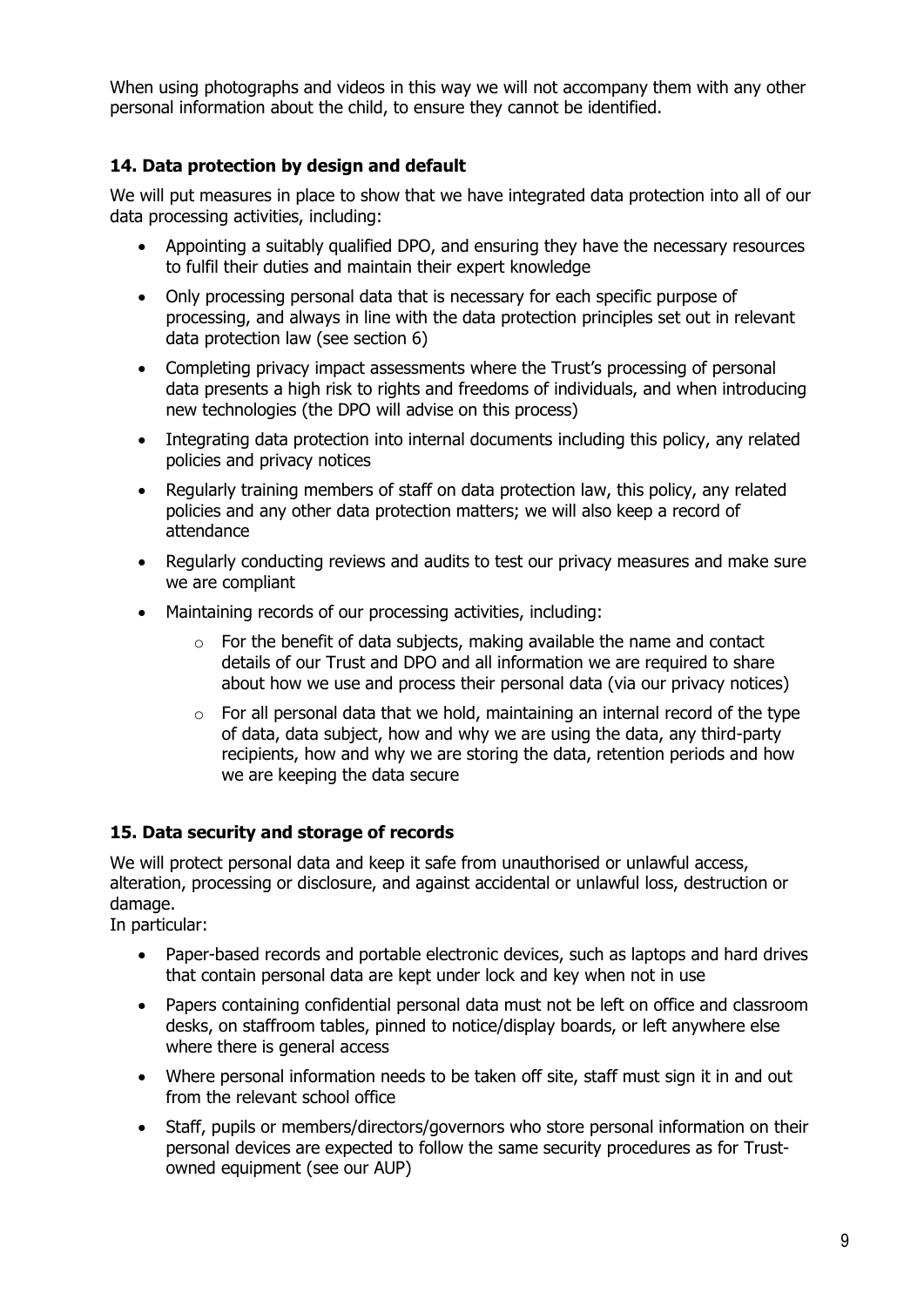• Where we need to share personal data with a third party, we carry out due diligence and take reasonable steps to ensure it is stored securely and adequately protected (see section 8)

## **16. Disposal of records**

Personal data that is no longer needed will be disposed of securely. Personal data that has become inaccurate or out of date will also be disposed of securely, where we cannot or do not need to rectify or update it.

For example, we will shred or incinerate paper-based records, and overwrite or delete electronic files. We may also use a third party to safely dispose of records on the Trust's behalf. If we do so, we will require the third party to provide sufficient guarantees that it complies with data protection law.

## **17. Personal data breaches**

The Trust will make all reasonable endeavours to ensure that there are no personal data breaches.

In the unlikely event of a suspected data breach, we will follow the procedure set out in appendix 1.

When appropriate, we will report the data breach to the ICO within 72 hours. Such breaches in a school context may include, but are not limited to:

- A non-anonymised dataset being published on a school website which shows the exam results of pupils eligible for the pupil premium
- Safeguarding information being made available to an unauthorised person
- The theft of a Trust laptop containing non-encrypted personal data about pupils

## **18. Training**

All staff members, directors and governors are provided with data protection training as part of their induction process.

Data protection will also form part of continuing professional development, where changes to legislation, guidance or the Trust's processes make it necessary.

#### **19. Monitoring arrangements**

The DPO is responsible for monitoring and reviewing this policy.

This policy will be reviewed and updated if necessary. Otherwise, or from then on, this policy will be reviewed **every 2 years** and shared with the Board of Directors and the Local Governing Bodies of Trust schools.

## **20. Links with other policies**

This data protection policy is linked to our:

- Freedom of information Policy
- Child Protection Policy
- Keeping Children Safe in Education

Available on the Policies page of the Trust Website and individual school websites.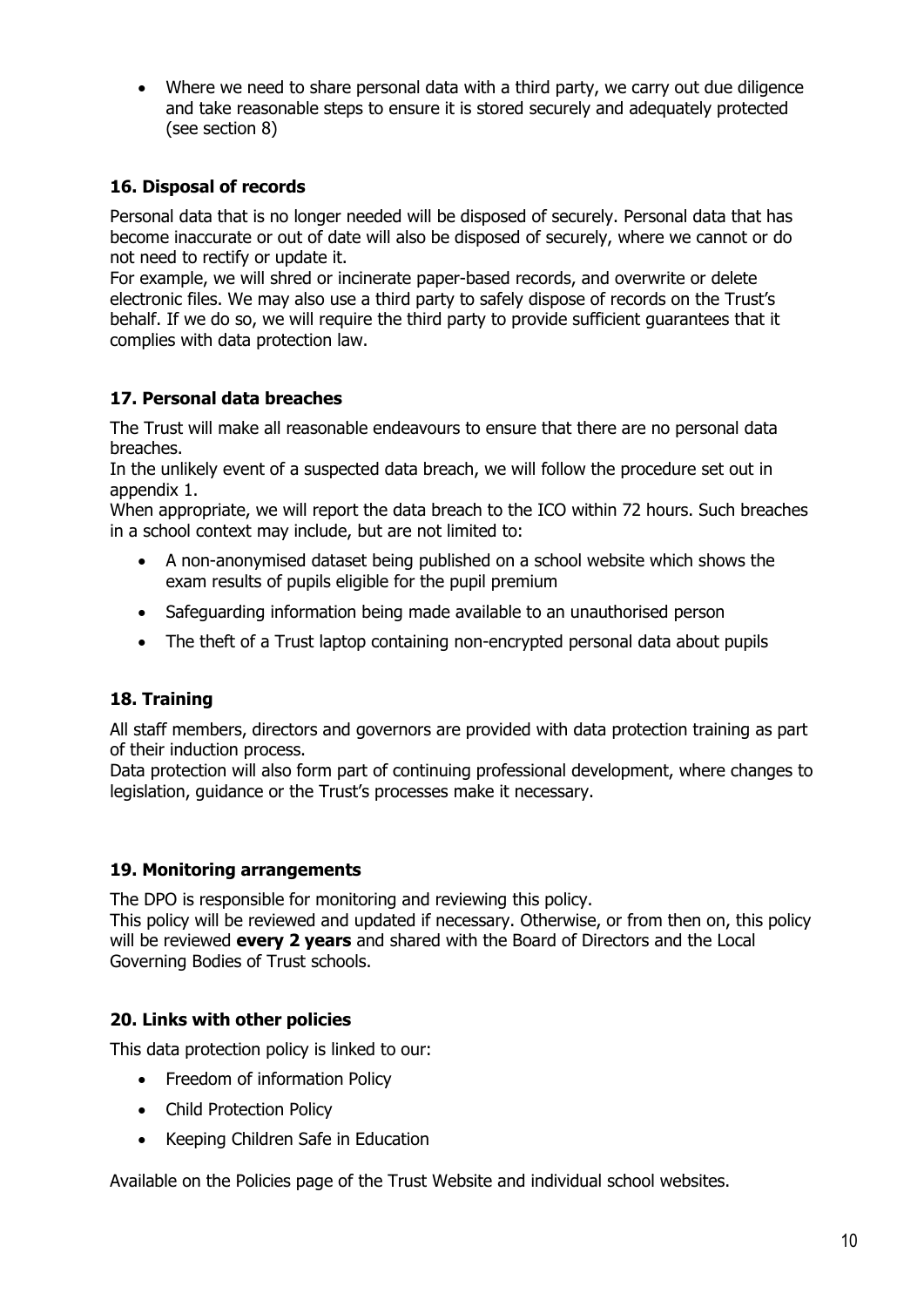## **Appendix 1: Personal data breach procedure**

This procedure is based on [guidance on personal data breaches](https://ico.org.uk/for-organisations/guide-to-the-general-data-protection-regulation-gdpr/personal-data-breaches/) produced by the ICO.

- On finding or causing a breach, or potential breach, the staff member or data processor must immediately notify the DPO
- The DPO will investigate the report, and determine whether a breach has occurred. To decide, the DPO will consider whether personal data has been accidentally or unlawfully:
	- o Lost
	- o Stolen
	- o Destroyed
	- o Altered
	- o Disclosed or made available where it should not have been
	- o Made available to unauthorised people
- The DPO will alert the headteacher and the chair of governors
- The DPO will make all reasonable efforts to contain and minimise the impact of the breach, assisted by relevant staff members or data processors where necessary. (Actions relevant to specific data types are set out at the end of this procedure)
- The DPO will assess the potential consequences, based on how serious they are, and how likely they are to happen
- The DPO will work out whether the breach must be reported to the ICO. This must be judged on a case-by-case basis. To decide, the DPO will consider whether the breach is likely to negatively affect people's rights and freedoms, and cause them any physical, material or non-material damage (e.g. emotional distress), including through:
	- $\circ$  Loss of control over their data
	- o Discrimination
	- $\circ$  Identify theft or fraud
	- o Financial loss
	- o Unauthorised reversal of pseudonymisation (for example, key-coding)
	- o Damage to reputation
	- o Loss of confidentiality
	- $\circ$  Any other significant economic or social disadvantage to the individual(s) concerned

If it's likely that there will be a risk to people's rights and freedoms, the DPO must notify the ICO.

- The DPO will document the decision (either way), in case it is challenged at a later date by the ICO or an individual affected by the breach. Where the ICO must be notified, the DPO will do this via the ['report a breach' page of the ICO website](https://ico.org.uk/for-organisations/report-a-breach/) within 72 hours. As required, the DPO will set out:
	- $\circ$  A description of the nature of the personal data breach including, where possible:
		- The categories and approximate number of individuals concerned
		- **•** The categories and approximate number of personal data records concerned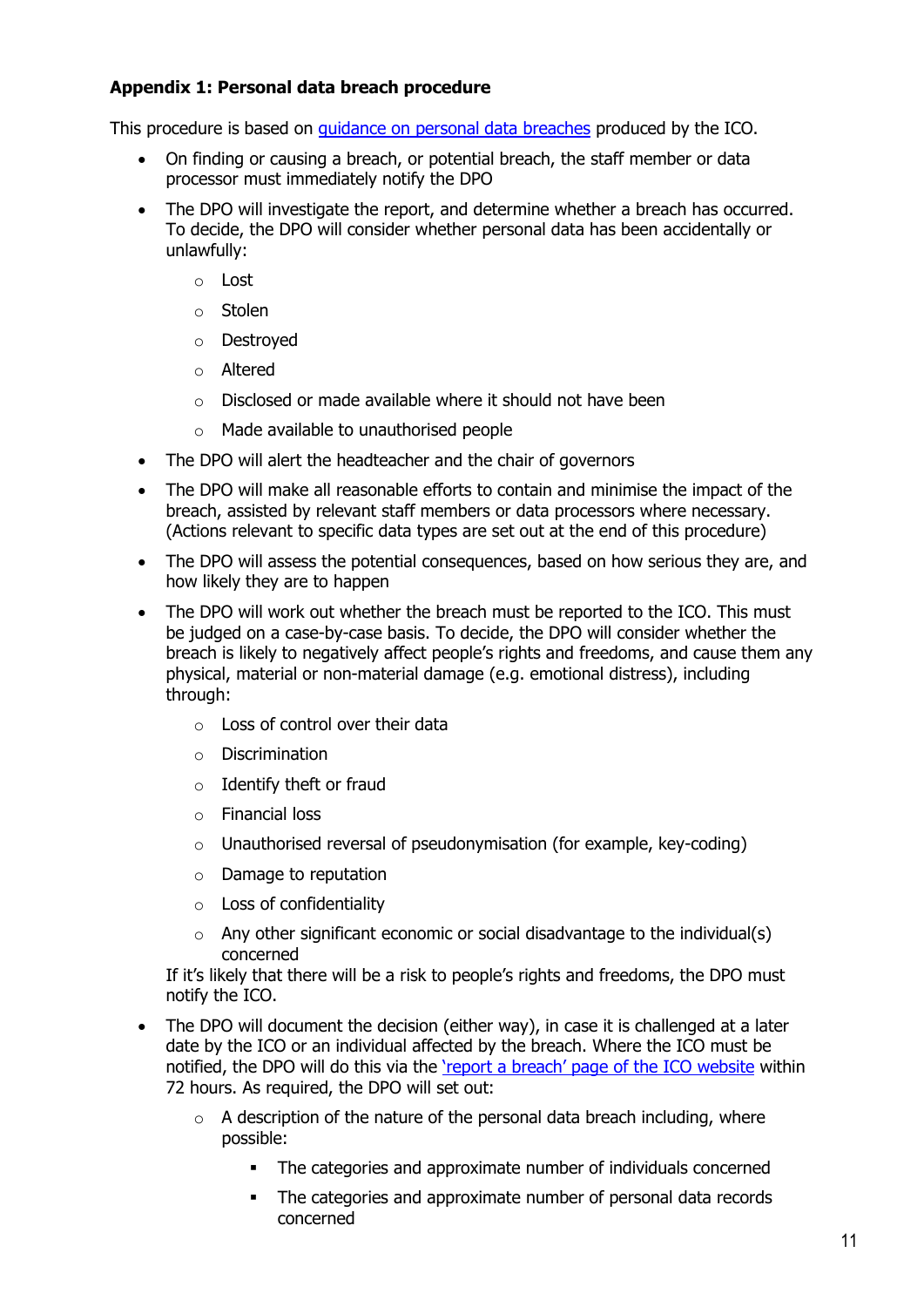- $\circ$  The name and contact details of the DPO
- $\circ$  A description of the likely consequences of the personal data breach
- $\circ$  A description of the measures that have been, or will be taken, to deal with the breach and mitigate any possible adverse effects on the individual(s) concerned
- If all the above details are not yet known, the DPO will report as much as they can within 72 hours. The report will explain that there is a delay, the reasons why, and when the DPO expects to have further information. The DPO will submit the remaining information as soon as possible
- The DPO will also assess the risk to individuals, again based on the severity and likelihood of potential or actual impact. If the risk is high, the DPO will promptly inform, in writing, all individuals whose personal data has been breached. This notification will set out:
	- o The name and contact details of the DPO
	- o A description of the likely consequences of the personal data breach
	- $\circ$  A description of the measures that have been, or will be, taken to deal with the data breach and mitigate any possible adverse effects on the individual(s) concerned
- The DPO will notify any relevant third parties who can help mitigate the loss to individuals – for example, the police, insurers, banks or credit card companies
- The DPO will document each breach, irrespective of whether it is reported to the ICO. For each breach, this record will include the:
	- o Facts and cause
	- o Effects
	- o Action taken to contain it and ensure it does not happen again (such as establishing more robust processes or providing further training for individuals)

Records of all breaches will be stored on our GDPRiS software.

- The DPO and headteacher will meet to review what happened and how it can be stopped from happening again. This meeting will happen as soon as reasonably possible
- The School will do all it can to encourage good practice in data handling and minimizing data breaches.